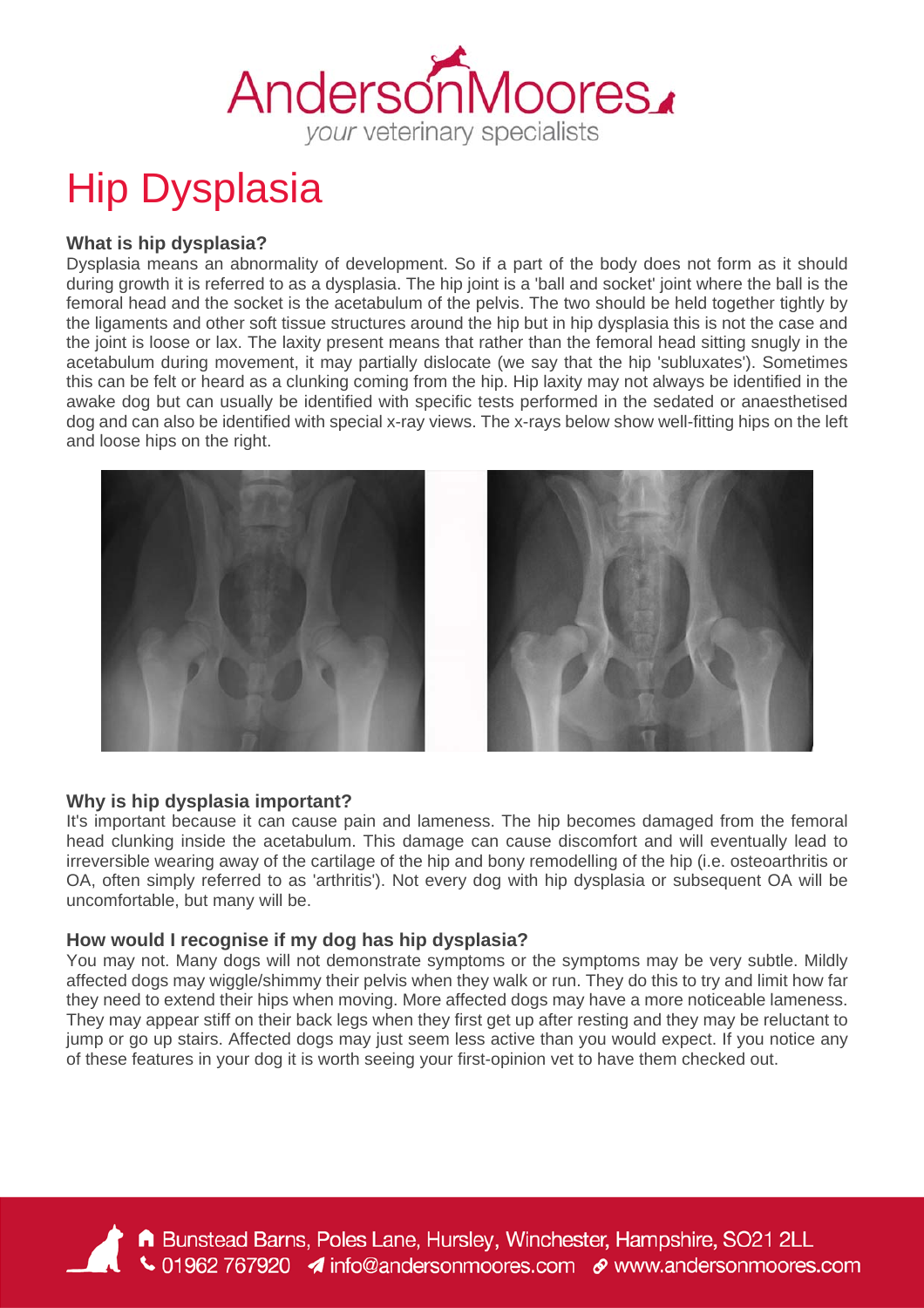### **Can it be treated?**

The simple answer is yes. But there are many different treatments and not every treatment will be appropriate for every dog. Treatments can be split into a few broad categories:

#### **1. Non-surgical management**

For the dog showing symptoms, palliative management with a period of rest combined with a nonsteroidal anti-inflammatory (NSAID) should always be the first line of treatment since many dogs will get better with this approach. However, if this does not solve the problem then consideration should be given to other forms of treatment. Rest/medication can be combined with physiotherapy and/or hydrotherapy which by strengthening the muscles around the hip can make the joint more comfortable.

If non-surgical strategies do not eliminate the symptoms or if it proves necessary to use long-term medication to keep the symptoms under control, then surgical treatments should be considered.

#### **2. Surgical options for the symptomatic patient**

The most commonly performed surgeries are femoral head and neck excision (FHNE) and total hip replacement (THR). When the former is performed the femoral head is cut off from the shaft of the femur and discarded. This eliminates the abnormal articulation and much of the pain associated with it, and relies on the muscles and other soft tissues around the joint to provide support and mobility. The procedure can work well especially in cats and smaller dogs but is generally progressively less effective as dogs get bigger. A degree of lameness and discomfort may remain after FHNE surgery but the surgery is attractive because it is relatively straight-forward to perform, has a low complication rate and does not require expensive implants. THR on the other hand is a very technical surgery, with a risk of complications and greater costs involved. THR can however offer a completely pain-free hip and a return to full mobility in most cats and dogs.

#### **3. Prophylactic surgeries**

Finally, there are two prophylactic surgeries available which may prevent a dysplastic hip from becoming an arthritic hip if performed at an appropriate age:

Juvenile pubic symphysiodesis (JPS) is performed in very young puppies to fuse the pubis. The pubis ioins the left and right halves of the pelvis together. If it is fused at an early age then as the pelvis continues to grow each acetabulum tilts outwards more, 'capturing' the femoral heads better and stopping them from clunking around. To be effective though JPS must be performed before 16-20 weeks of age (depending on breed) and it may prove ineffective in the most severely affected puppies. It is however a low-risk, quick and cost-effective surgery.

Double pelvic osteotomy (DPO) is performed in older puppies. The pelvis is cut in two places and rotated outwards to better contain the loose hip joint. A special plate is applied to the pelvis to hold the pelvis in its new rotated position. Triple pelvic osteotomy (TPO) is another way to achieve the same effect but which has largely been superseded by DPO. For DPO to be effective in avoiding/minimising OA it must be performed prior to the onset of appreciable OA on x-rays and this means that suitable patients will typically be around 5-8 months of age. DPO is a major procedure and although it can be performed in the dysplastic dog without major symptoms, the dilemma is that many of such dogs may never go on to develop a significant hip problem. The surgery is easier to justify in the young dog with hip pain and no appreciable OA, since it offers palliation of the pain as well as the prophylactic benefits.

# **As an owner, what should I do if I am worried about my puppy?**

Hip dysplasia is a genetic disease so firstly do everything you can to minimise the chances of your puppy having hip dysplasia by checking out the parents. Reputable breeders will be able to tell you the hip scores of both the sire and the dam, and these should be less than the published average score for that breed (known as the 'breed mean score', published by the British Veterinary Association and the Kennel Club). Hips are scored out of 106 and a lower number is better. A low score does not mean your puppy will not develop hip dysplasia but it does reduce the chances. Whilst you are quizzing the breeder, ask them for the elbow scores of the parents too; elbow dysplasia is another big issue for dogs but that's another story.



A Bunstead Barns, Poles Lane, Hursley, Winchester, Hampshire, SO21 2LL